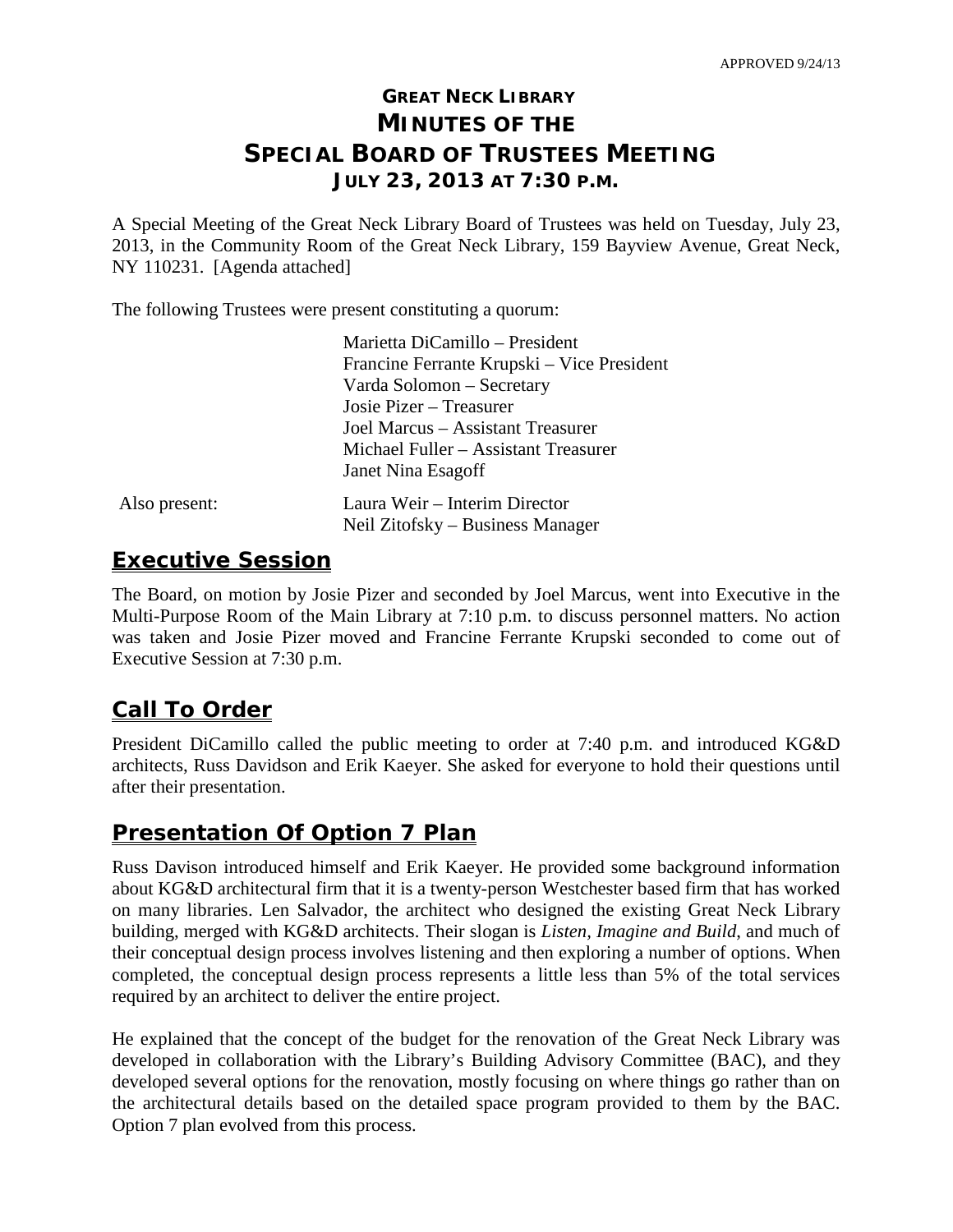Erik Kaeyer, using a powerpoint presentation, showed the proposed redesign of the interior of the building. Below are some of the features:

\_\_\_\_\_\_\_\_\_\_\_\_\_\_\_\_\_\_\_\_\_\_\_\_\_\_\_\_\_\_\_\_\_\_\_\_\_\_\_\_\_\_\_\_\_\_\_\_\_\_\_\_\_\_\_\_\_\_\_

### Main Floor

One of the big discussions in the early stages of the BAC was to open up the back space of the main floor to experience the beautiful vistas partially hidden from view by the book stacks and slotted windows.

- Community room to the left of the main entrance lobby with access through the lobby. Dimensions are 2,100 sq ft compared to the present 1,900 sq ft. A multi-purpose room and rest rooms are located adjacent to the community room.
- The adult collection stacks located in the middle of the floor with slot seating and tables around the perimeter to optimize the view.
- AV Room situated next to the multi-purpose room under the mezzanine.
- Reference Desk will allow direct view of the Circulation Desk and the main entrance. There will be a diagonal *Main Street* where a lot of transactions will take place with easy access to other areas on this level. A part of the goal of this design is to make the library more user-friendly and patron-friendly.
- Multi-purpose spaces and study rooms for the public as well as computer stations.
- History Room
- YA Collection

#### Mezzanine

- Mezzanine cut back to the existing stairs to allow for a two-story space for an open reading room which will optimize the surrounding vistas.
- Administrative and programming offices and staff lounge.

#### Lower Level

- Children's Department with its own entrance and checkout. The existing community room and lower level lobby will house the children's collection. There will be flexible programming rooms for kids directly off an attractive children's garden (establishment of garden depends on funding).
- Large gallery with wider space for art exhibits replacing the existing narrow corridors.
- Book Room remains in its present location.
- The current AV Room space will be turned into a high-density storage.
- New handicapped-accessible toilet rooms with multiple stalls.
- Vending space.
- Mechanical Room remains in the same location as present.
- Levels will remain in its present location but work will be done to its infrastructure to make it more accessible.

Mr. Davidson added that, although the entire building will be renovated, there will be varying levels of renovation ranging from light to major. A lot of attention is being given to the front public areas of the library but basically the entire main floor will get some level of renovation, i.e. all new finishes – wall, floors, lighting, windows, etc.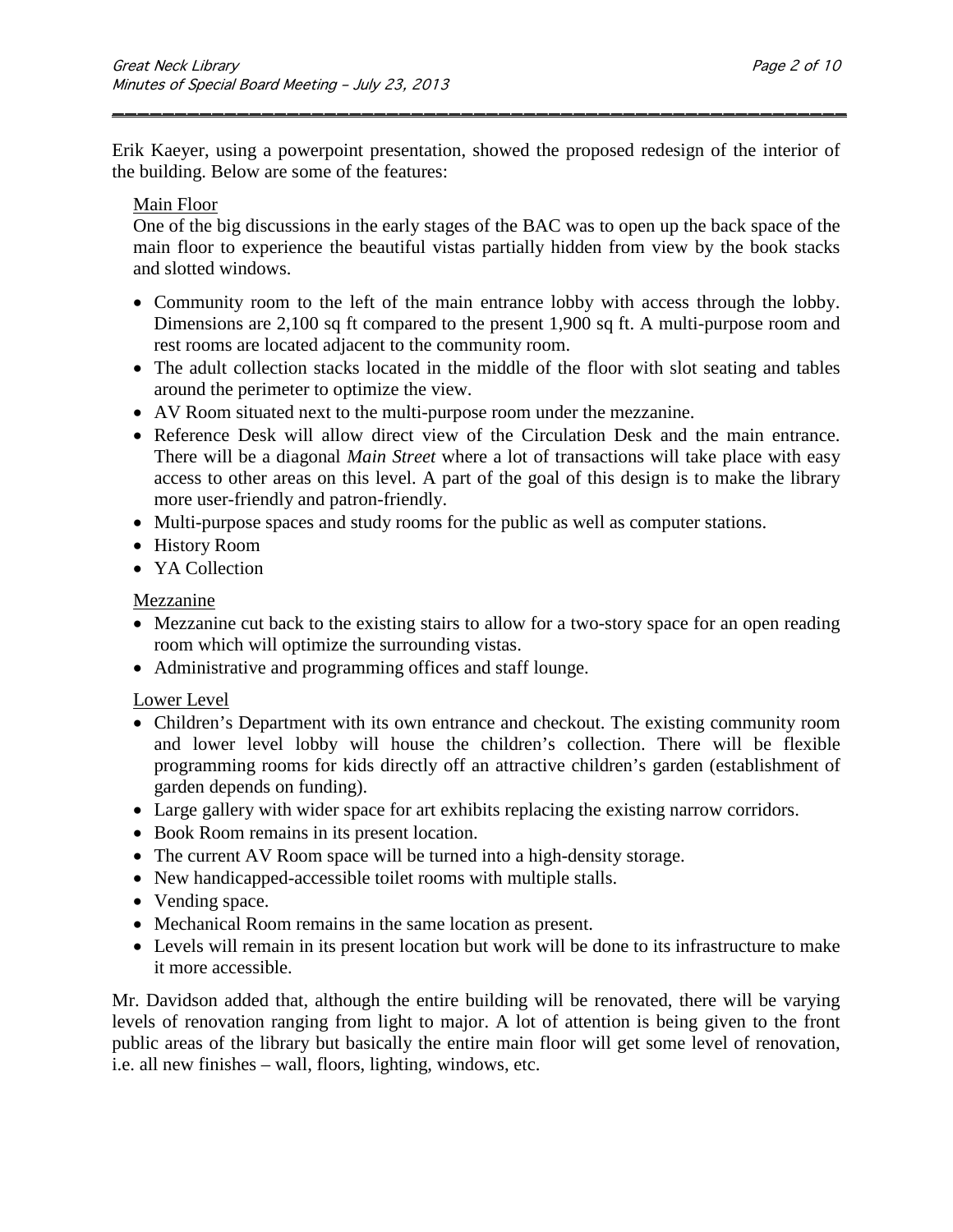There will be a new entrance (on the lower level) to the children's section with a new walkway from the parking lot where parents and kids will not have to cross traffic when entering and leaving the building.

\_\_\_\_\_\_\_\_\_\_\_\_\_\_\_\_\_\_\_\_\_\_\_\_\_\_\_\_\_\_\_\_\_\_\_\_\_\_\_\_\_\_\_\_\_\_\_\_\_\_\_\_\_\_\_\_\_\_\_

Following the presentation, Mr. Davidson then reviewed the Space Program Analysis. Although the target for program spaces was  $36,774$  sq ft, designs were drawn to  $38,505$  sq ft – actually gaining more usable space than what was targeted.

The cost of the project is estimated at \$10.4 million.

- $$4,250,000$  for the infrastructure the single largest component all new windows on main and lower levels, new roof, completely new HVAC system (except for the cooling tower), new main electrical distribution, new lighting, new fire alarm, new emergency power, repointing of the stone façade on the exterior and some allowances for new furniture, security systems and data rewiring. The site work includes some repaving of the sidewalk to the children's entrance. The second largest component is the renovation – moving things around, and creating new stairs and vestibule. Because of the more efficient layout, the building will be slightly smaller but have more usable square footage.
- The construction subtotal is approximately \$9 million which includes design contingencies. An additional 5% for construction contingency brings the construction total to approximately \$9.5 million.
- There is also a project cost allowance of approximately \$945,000 which is sufficient to pay the architects and engineers and some of the other project related expenses (soft costs). The average construction cost is about \$192 per sq ft.

Once this plan is approved by the Board, the next step is the approval of funding through a referendum vote. The schematic design will then be further developed and when completed, the process for Town approvals will begin. The previous project went through extensive site plan approvals with the Town of North Hempstead. KG&D has had several discussions with the Town and there are too options that might need to happen with this proposal: (1) minor modification to the existing site plan approval; or (2) a variance for the existing parking lot and buffer configuration.

At the end of the design development, no further changes to the design or scope of the project will take place. At that point, there will be detailed estimates done to make sure the project is on bond target with the budget. Once approved by the Board, a detailed construction document comprised of drawings, technical specs and bidding documents will be prepared. The next phase is negotiations and then on to construction bids.

The architects then opened the floor for questions and answers.

#### *Public Comment:*

Karen Rubin - **in the schematic, the building is so cramped – there is no room for people.** *There is much more seating area and less shelving than in the existing building. There is also a large open reading room on the mezzanine.*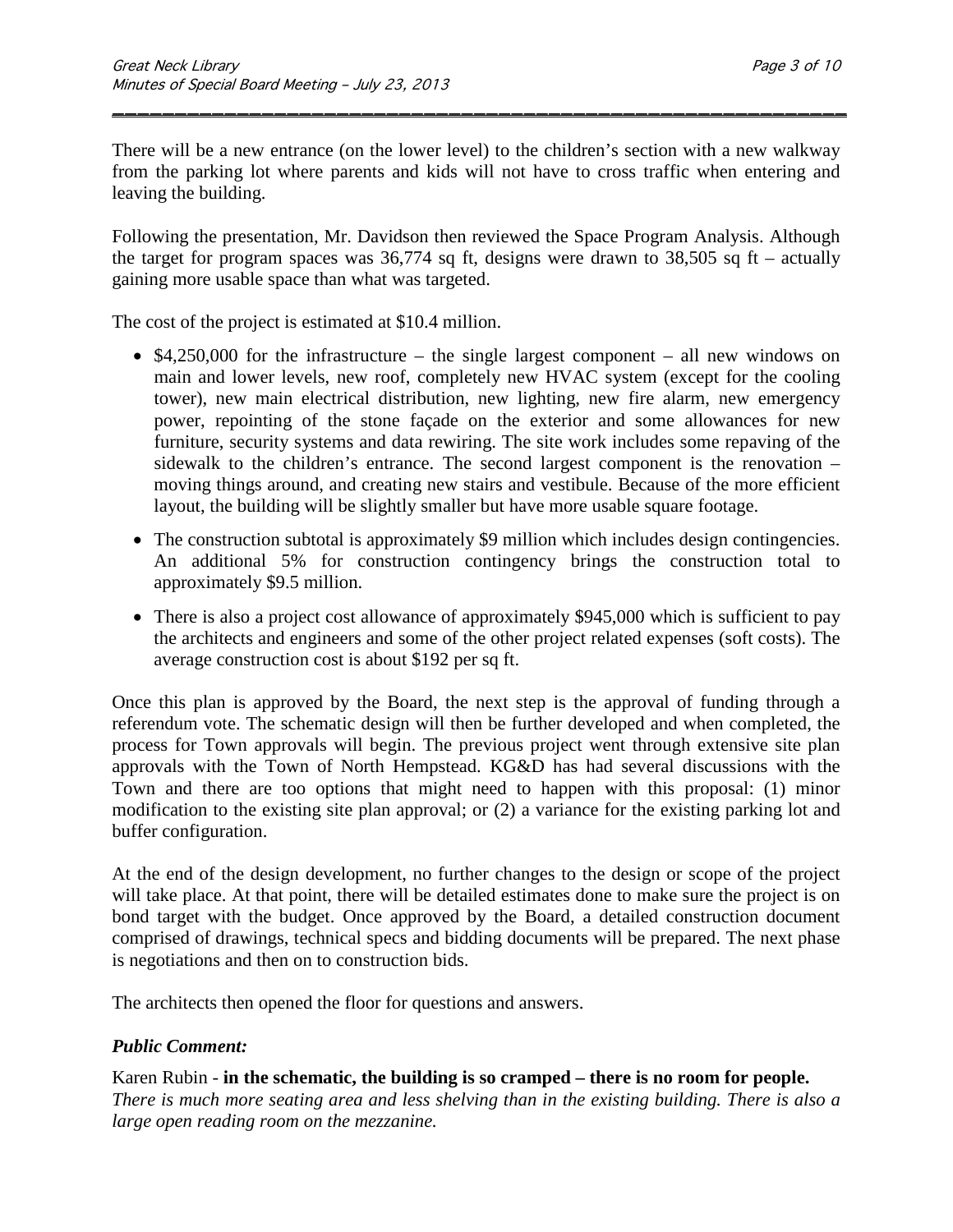#### Pam Marksheid – **fixed or stadium type seating in the community Room.**

*Flexible flat floor space for seating.* 

### **Will there be LED lighting?**

*Most likely there will be LED lighting which will see a 20-40% reduction in energy bill. They will look into sustainability when selecting materials.*

\_\_\_\_\_\_\_\_\_\_\_\_\_\_\_\_\_\_\_\_\_\_\_\_\_\_\_\_\_\_\_\_\_\_\_\_\_\_\_\_\_\_\_\_\_\_\_\_\_\_\_\_\_\_\_\_\_\_\_

### **Will the Library be open or closed during renovation and what is the length of time for the construction?**

*President DiCamillo responded to this question. She estimated that the library should be closed for no more than one year. Major construction cost savings would be realized from closing. The Relocation Sub-Committee is evaluating other options for all the programs of which Levels is the most challenging. The committee is reaching out to the Park District and the School District and is also looking for space in Great Neck for storage. Most of the popular programs will be evaluated to determine which ones should be scheduled at the branches. The committee is also looking at a temporary trailer on the lower level outside the building for the computer room.*

Arlene Nevens – **how does one get to the AV Room from the front entrance?** *Two ways, one of which is down the public hallway which has toilet space, and the back side of the history room with direct access to the community room.*

## Amy Finkston – **where in this new plan is there space for group art shows? There a lot of windows for viewing but not enough wall space for hanging art.**

*Gallery space is twice the size it was but this is only a conceptual design and other locations have been discussed.*

Pam Marksheid – **will there be a coffee bar?** *There is space for vending machines.*

Karen Rubin – **whether or not the soft costs are included in the \$10.4 million.** *Soft costs are included and they are the same as Project costs.*

## Amy (?) – **will the elevator be easily accessible by the public? Right now it is behind the circulation desk.**

*It will be more accessible from a public corridor.*

Amy Finkston – **will the community room have flat walls for movie screenings?** *It will have flat walls for screening as well as drapes or vinyl shades.*

### Carol Frank – **pond was recently dredged – is there any provision in place to catch the sand runoff from the parking lot during the winter?**

*There is a modest allowance for storm drainage in the budget. This will be looked at in further stages of the design.*

Carol Frank – **BAC tried very hard to keep to a certain budget number but if the public in these public meetings should say 'what would you do with a couple million more dollars' – are there some wishes that the Board would like to fulfill with regards to this building?**

*President DiCamillo replied that this is the reason for having these public meetings to listen to the public. This is only an estimated budget which may go up or down depending on the needs and revisions that come out of these public meetings.*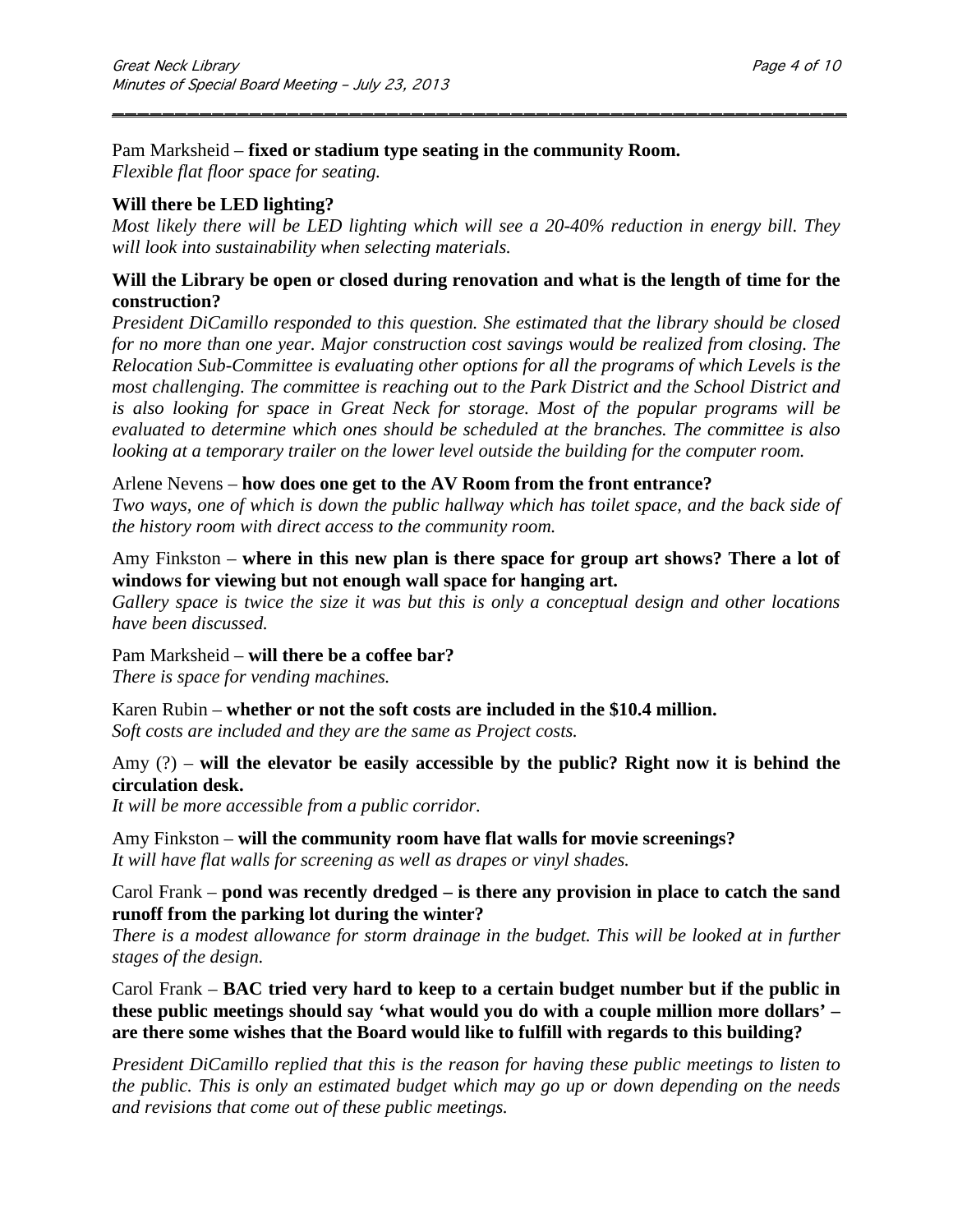### Karen Rubin – **how does the capacity of these rooms reflect the need and demand – was a needs analysis done?**

\_\_\_\_\_\_\_\_\_\_\_\_\_\_\_\_\_\_\_\_\_\_\_\_\_\_\_\_\_\_\_\_\_\_\_\_\_\_\_\_\_\_\_\_\_\_\_\_\_\_\_\_\_\_\_\_\_\_\_

*The community room has 43 additional seats resulting in a 13% increase in seating capacity. It is a very efficient plan with more usable space. President DiCamillo stated that the BAC has had constant meetings and every consideration was based on needs.*

### Pam Marksheid – **What are we missing in this building that is fabulous and that you have done in your other library projects that with a million more dollars could be done here?**

*The Great Neck Library has more innovation than talked about in other designs. This 'main street' has a lot of transaction points which are going to make the library very bright and user friendly. Libraries are at a change point in our culture. They are places for people to come together around other people who provide resources. Meeting rooms are in higher demand than they were in the pre-internet generation as people need more public spaces to gather, to study and see art work.* 

### Amy (?) – **more computer spaces allocated.**

*People come with their own tablets or laptops eliminating the need for more dedicated sit down computer stations. Wireless connectivity and lots of charging stations will be throughout the building.*

### Karen Rubin **– are you changing the look of the exterior of the building and what is the seating capacity of the rest of the rooms.**

*It's not a completely new exterior but a refresh and update. It's a very fine building constructed of granite and steel. The architects will do a capacity for the seating areas for the rest of the building.*

#### Trustee Fuller – **plans for a generator for the entire library.**

*It is not currently in the budget and it is very costly. However, the Library does have a backup generator for the computer system.*

### Trustee Nina Esagoff – **there seems to be more stacks in the 3-D rendering which appears to be congested. Are the stacks movable and stackable?**

*All the stacks, except for those under the mezzanine, are movable and stackable. 30 hours were spent just on shelving counts. There are fewer stacks than what we have now.*

#### Unidentified Gentleman – **was there input from library staff and director?**

*The architects met with every department and the plans are less than 5% done. Amy Levinson stated that former Director Jane Marino met with the prior committee and architect and worked out the space allocation program. There were five meetings in the offices of Dattner Architect in NYC to go through space allocation program. Staff members are also on the BAC. She also reported that the design was presented at a staff meeting and staff seemed very excited and enthusiastic and had a lot of good things to say.*

### Neil Zitofsky – **difference between schematic design phase versus the design development phase.**

*It is basically the level of details and resolution. At the schematic design level discussions will take place about materials in detail and the engineers will start the process of integrating the HVAC system into the functional design.*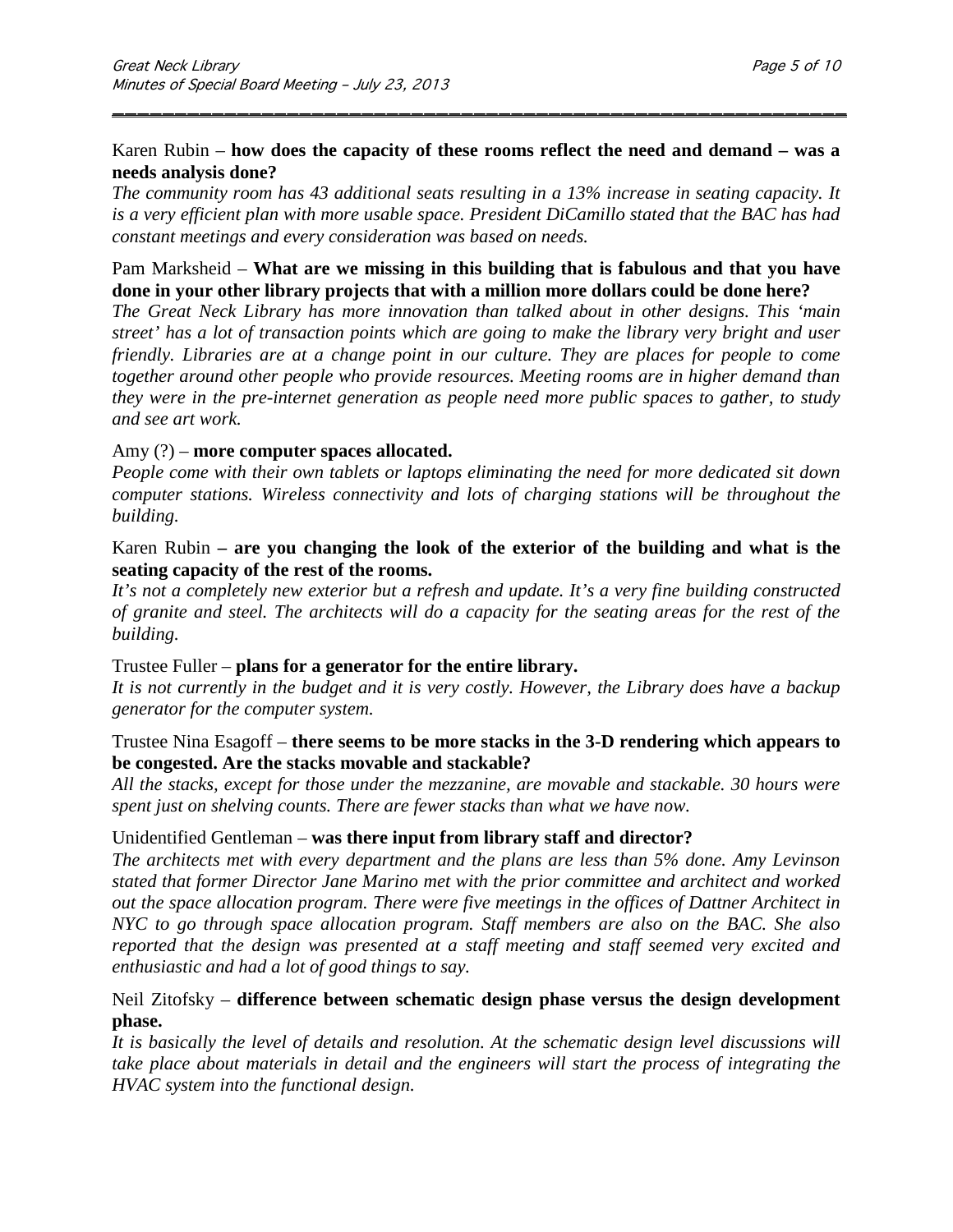#### Unidentified Lady – **inquired about the provisions for absentee ballots for snowbirds.**

*President DiCamillo responded that the referendum vote will be conducted by the School District and absentee ballots will be handled in the same fashion as for any School District vote. Ralene Adler confirmed this.*

\_\_\_\_\_\_\_\_\_\_\_\_\_\_\_\_\_\_\_\_\_\_\_\_\_\_\_\_\_\_\_\_\_\_\_\_\_\_\_\_\_\_\_\_\_\_\_\_\_\_\_\_\_\_\_\_\_\_\_

#### Pam Marksheid – **what will be done with staff during closure of the library?**

*President DiCamillo stated that the Board has to discuss this. Interim Director Weir talked about the \$100,000 grant from DASNY to purchase an RFID system whereby computer chips are placed in every book. This is a very big project and maybe staff could be utilized to complete this extensive project during closure.*

#### Karen Rubin – **with the flexibility of the building, can stacks be moved around?**

*Trustee Pizer explained that all the spaces and most of the stacks can be moved and removed and different areas of the building can be used for different purposes.*

# **Acceptance of Plan Option 7**

**Upon motion by Josie Pizer, seconded by Francine Ferrante Krupski, and after discussion, it was,**

> **RESOLVED,** that the Great Neck Library Board of Trustees approve Option 7 Plan as the design for the renovation of the Main Library building; and further, that KG&D Architects and the other professionals under contract with the Library be directed to complete the necessary work to prepare for the referendum on November 19, 2013, with an estimated budget of \$10.4 million.

### Pubic Comment: Herb Finkston – **will the library be informing the public of the assessed valuation?**

*The Business Manager stated that the assessed valuation would be about \$4.50 per \$100,000 of assessed value or \$45 for a house assessed at one million dollars.*

**VOTE:** Yes – 7 (DiCamillo, Nina Esagoff, Fuller, Ferrante Krupski, Marcus, Pizer, Solomon) *MOTION CARRIED UNANIMOUSLY* 

## **Appointment Of Owner's Representative**

**Upon motion by Mike Fuller, seconded by Francine Ferrante Krupski, and after discussion, it was,**

> **RESOLVED,** that the Great Neck Library Board of Trustees engage the services of Calgi Construction Management as Owner's Representative on the recommendation of the Building Advisory Committee to oversee the Library's renovation project during pre-referendum and post-referendum phase dependent upon a successful referendum vote as outlined in their proposal dated July 10, 2013, at a cost not to exceed \$225,000 to be charged to the new Owner's Representative account in the Main Building & Special Services Fund. Such engagement is subject to a satisfactory negotiation of a contract between Calgi Construction Management and the Great Neck Library to be approved by the Great Neck Library Board of Trustees at the August 27, 2013, Special Board of Trustees Meeting.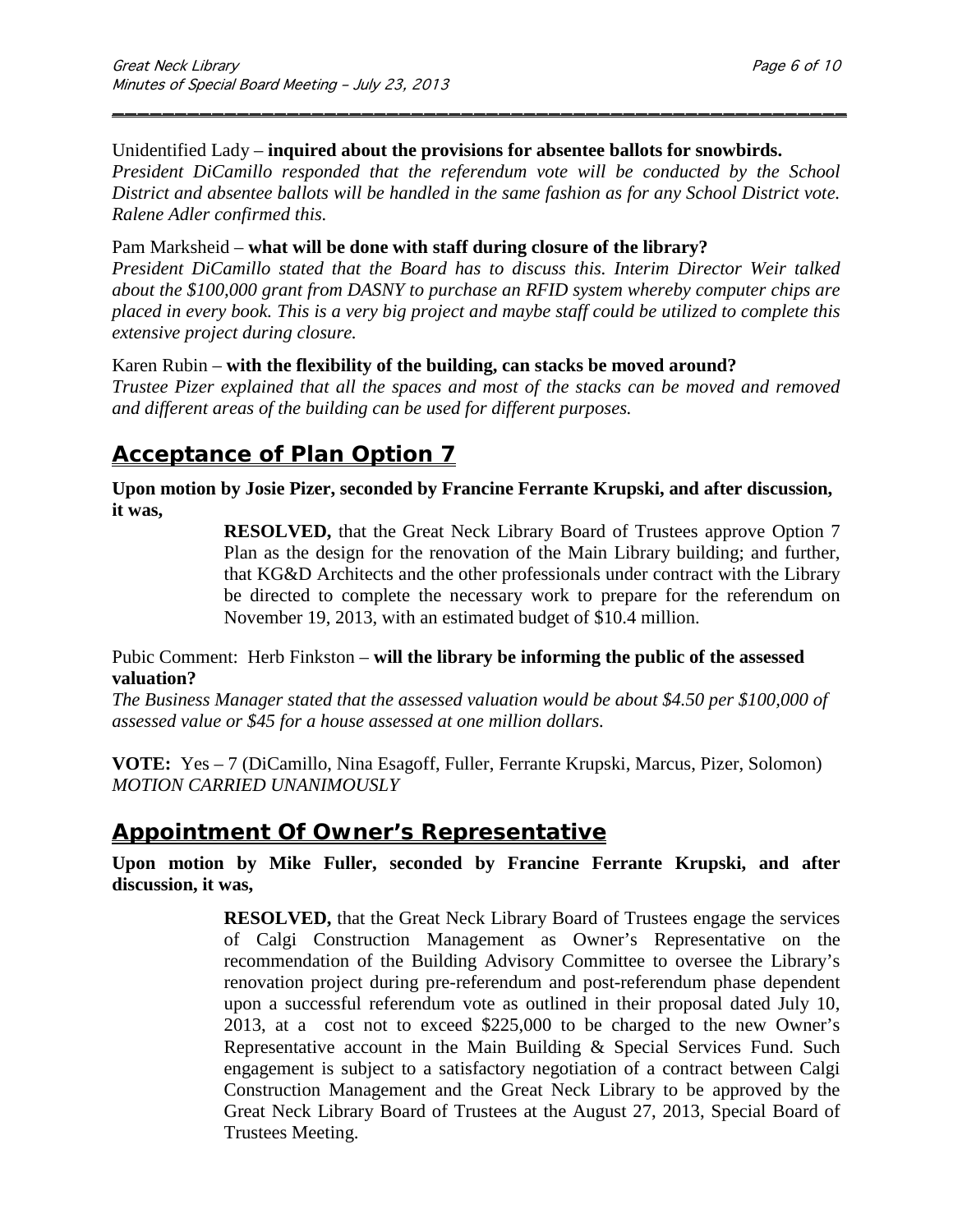The Owner's Representative will serve as the 'eyes and ears' of the Board of Trustees. Trustee Fuller pointed out that although there will not be an officially agreed upon contract till August 27, Calgi will begin working before then. Trustee Solomon asked and President DiCamillo confirmed that after a successful referendum, the Main Building & Special Services Fund could be reimbursed from the proceeds of the bond issue.

\_\_\_\_\_\_\_\_\_\_\_\_\_\_\_\_\_\_\_\_\_\_\_\_\_\_\_\_\_\_\_\_\_\_\_\_\_\_\_\_\_\_\_\_\_\_\_\_\_\_\_\_\_\_\_\_\_\_\_

**VOTE:** Yes – 7 (DiCamillo, Nina Esagoff, Fuller, Ferrante Krupski, Marcus, Pizer, Solomon) *MOTION CARRIED UNANIMOUSLY* 

## **Approval Of RFP For Construction Attorney**

**Upon motion by Varda Solomon, seconded by Josie Pizer, and after discussion, it was,**

**RESOLVED,** that the Great Neck Library Board of Trustees accept the RFP for a Construction Attorney for the Main Building Renovation Project as presented, and which has been reviewed by the Library's Attorney; and further, that the Great Neck Library Board of Trustees authorize the Interim Library Director to solicit proposals from construction attorneys with the intent to select a construction attorney at the August 27, 2013, Special Board of Trustees Meeting.

**VOTE:** Yes – 7 (DiCamillo, Nina Esagoff, Fuller, Ferrante Krupski, Marcus, Pizer, Solomon) *MOTION CARRIED UNANIMOUSLY* 

# **Fundraising**

President DiCamillo reported that at the last Board meeting, there was a brief discussion on the need to have a fundraising committee to solicit money for naming rights to library structures and areas and for a children's garden. Volunteers on this committee so far are Trustees DiCamillo and Fuller, and Business Manager Zitofsky. She would also like one or two more trustees to serve on this committee. Members of the public who are interested were asked to contact President DiCamillo by email.

Trustee Fuller suggested that since members of the press were in attendance at tonight's Board meeting, perhaps they could put this information in the local newspapers asking for residents who specialize in fundraising to contact the Interim Director.

Public Comment: Karen Rubin – **reminded the Board that there was an issue in the past that a Friends group should be separate from the function of the Library. President DiCamillo will run this by the Library's attorney. Once she gets the approval, an email blast will be going out soliciting interested persons specializing in fundraising**.

The Interim Director was asked to put up more signs asking people to sign up to get email blast on the building renovation project. Amy Levinson suggested that staff could approach patrons asking them if they want to get information about the building via an email blast.

There were members of the audience who said they did not know of a provision for signing up for email blasts until they read it in Karen Rubin's article in the Great Neck News. It was suggested that the Library's website address be included in the news releases. One gentleman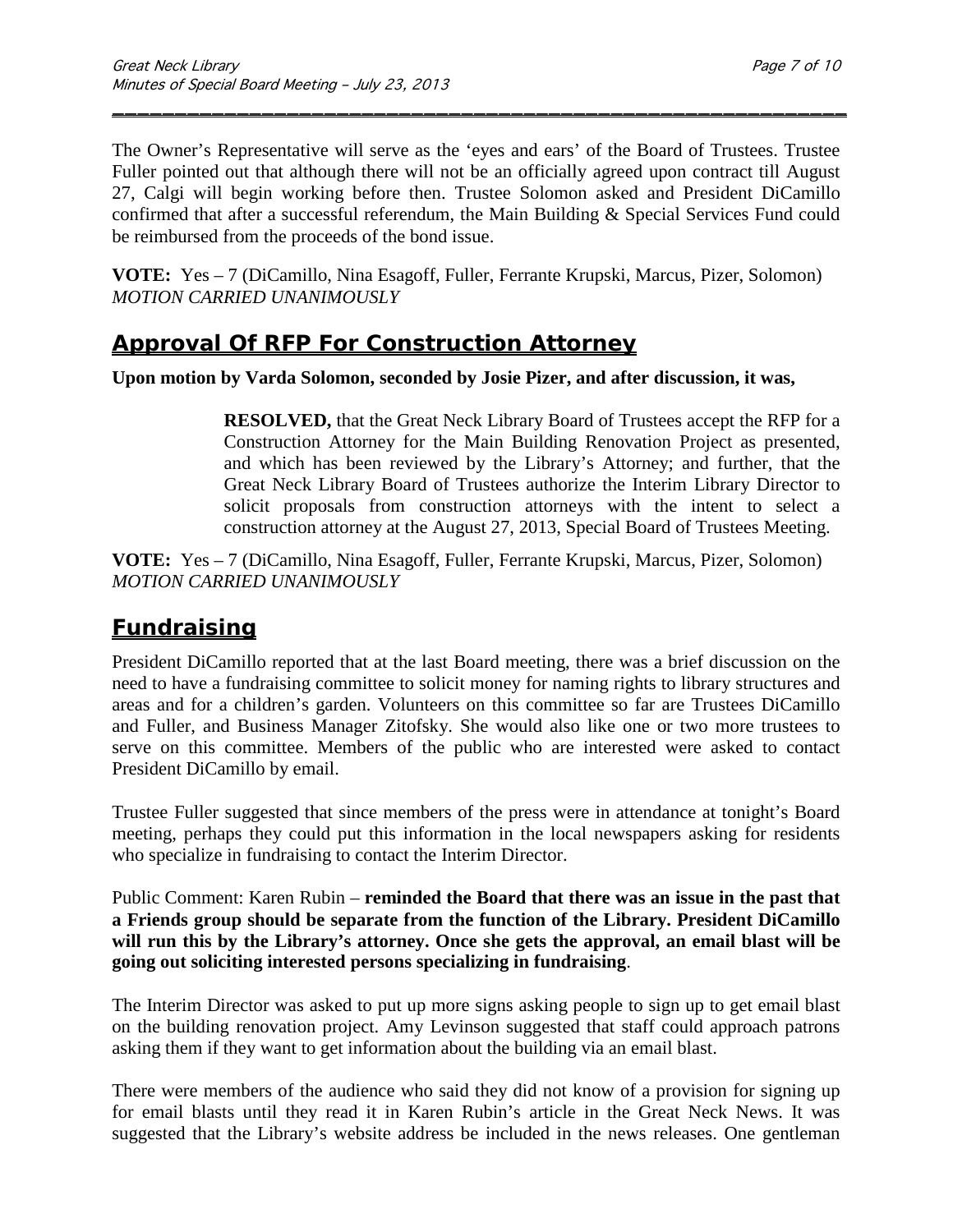said he saw no signs in the library about tonight's meeting and maybe more signs should be posted. President DiCamillo promised to look into it.

\_\_\_\_\_\_\_\_\_\_\_\_\_\_\_\_\_\_\_\_\_\_\_\_\_\_\_\_\_\_\_\_\_\_\_\_\_\_\_\_\_\_\_\_\_\_\_\_\_\_\_\_\_\_\_\_\_\_

Trustee Fuller suggested that a sign should be put outside the library along Bayview Avenue. This will be explored when the committee meets with the Saddle Rock Village Board on August 7 to make a presentation of the plan. Signs should also be placed at all branch locations. The Interim Director asked if staff member Jonathan Aubrey could be added to the Relocation Subcommittee, and this was agreed upon. The Re-Location Committee will now consist of two members of the public, three members of staff and four trustees.

A meeting is scheduled with the Park District for July 29. Trustees Solomon and Marcus and Jonathan Aubrey will attend that meeting. [Subsequently, Laura Weir attended instead of Jonathan Aubrey.)

## **Community Meetings Schedule**

The dates and locations below were been chosen for similar presentations at 7:00 p.m. The dates will be sent to the local newspapers.

Tuesday, August 13 – Main Library Community Room

Wednesday, August 21 – Station Branch Library or the Atria [switched to the Parkville Branch] Monday, August 26 – Parkville Branch Library\* [location has been subsequently changed to the Station Branch]

Tuesday, September 10 – Lakeville Branch Library\* [location has been subsequently changed to the Main Library]

Monday, September 16 – Main Library Community Room [location has been subsequently moved to the Manhasset-Lakeville Firehouse]

Trustee Fuller stated that since the Lakeville Branch serves the Terrace Apartment, a large space would be required for this meeting. Pam Marksheid, a member of the public, stated that the Terrace apartment complex has a community room facility. She will get the contact information for this location as well as the Atria and forward to the Interim Director.

The NLS Board meeting on September 16, to which two trustees have been assigned to attend, conflicts with one of the public meetings above. President DiCamillo pointed out that these public meetings take priority over the NLS meetings.

## **Personnel Hiring Guidelines**

**Upon motion by Janet Nina Esagoff, seconded by Michael Fuller, and after discussion, it was,**

> **RESOLVED,** that the Great Neck Library Board of Trustees adopt the [following] Personnel Hiring Guidelines, which have been reviewed by Counsel.

> Currently the policy is automatic hour to hour replacement. The Personnel Committee has requested reconsideration of the policy due to the role of the library evolving within the community. All positions, as they become vacant, need to be evaluated prior to replacement.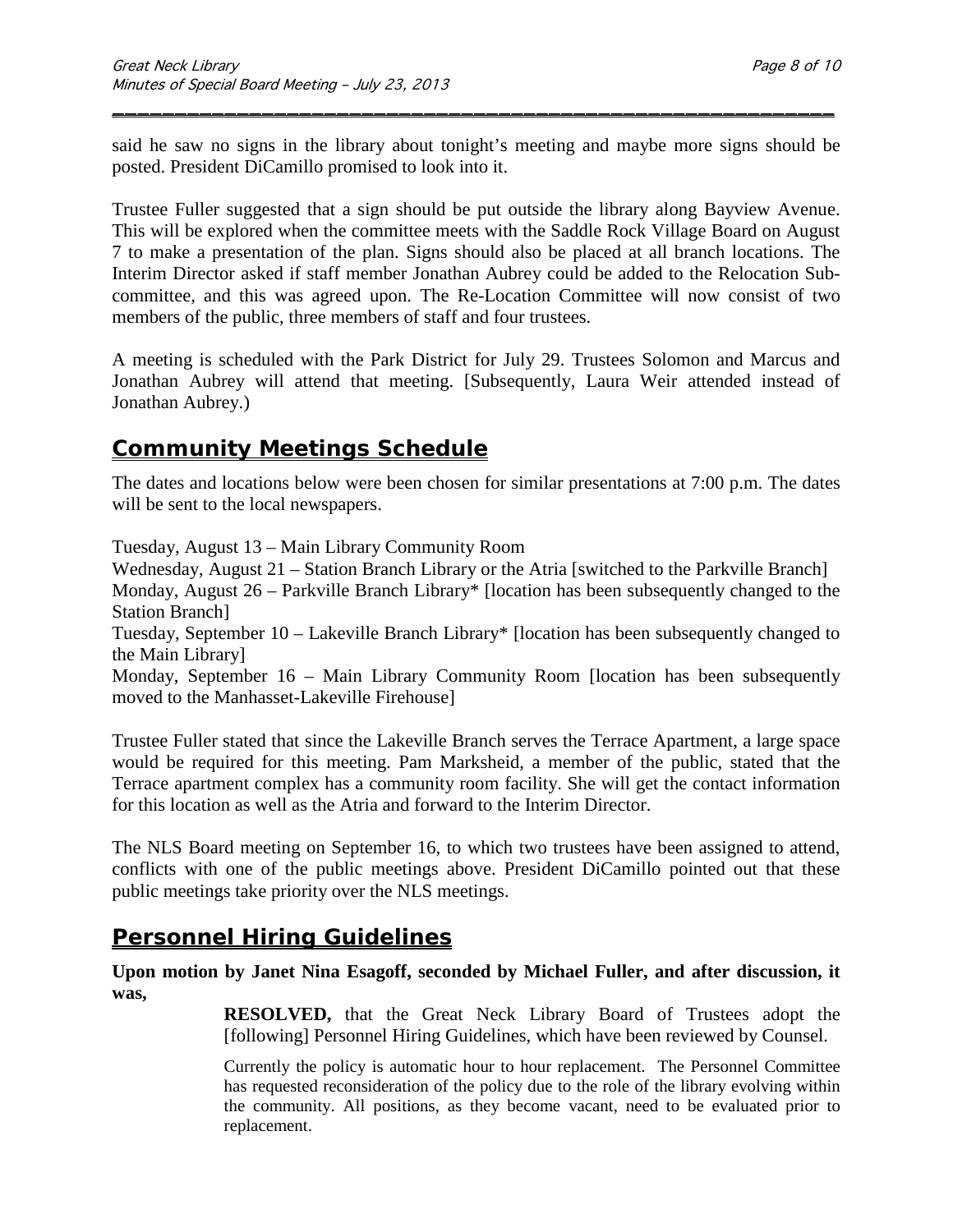Process:

1. Position becomes vacant.

2. Supervisor conducts exit interview with employee who is leaving and identifies currents tasks assigned to employee. This process should also be followed in the event the position is changed from full to part time.

\_\_\_\_\_\_\_\_\_\_\_\_\_\_\_\_\_\_\_\_\_\_\_\_\_\_\_\_\_\_\_\_\_\_\_\_\_\_\_\_\_\_\_\_\_\_\_\_\_\_\_\_\_\_\_\_\_\_

3. Supervisor prepares a detailed description of current job responsibilities and evaluates current assigned tasks; current salary level should be included.

4. As new resources and options become available, supervisor identifies potential tasks not currently assigned to any employee, i.e.: author's club, book discussions, roving librarian, weeding, etc. Part of evaluation should be whether position should be filled during an employee vacation.

5. Once evaluation (as described in #4 above) is complete, supervisor prepares a detailed proposal for replacement position, proposed salary level should be included.

6. Supervisor then gives the above written documents (3, 4 and 5) to the Director or Interim Director with their recommendation for replacement request.

The Director provides the Board of Trustees with this information and will recommend to authorize or decline the request for replacement.

Trustee Solomon proposed some revisions which were accepted. This is not a policy for incorporation in the Board Policy Manual but a guideline to follow when filling vacancies.

**VOTE:** Yes – 7 (DiCamillo, Nina Esagoff, Fuller, Ferrante Krupski, Marcus, Pizer, Solomon) *MOTION CARRIED UNANIMOUSLY*

## **Open Time**

#### Karen Rubin – **Update on consultant/director position**

*President DiCamillo explained that the Board chose a different path to hire an owner's representative.*

Naomi Penner – **Bookmarks are wonderful but does the public know they are here and available to them?**

*Interim Director Laura weir will follow up with the staff.*

Karen Rubin – **create posters with the dates of the public meetings and place on easels so people can see them. Also include information that the plans can be seen on the library's website.**

Herb Finkston – **did not see the bookmarks on the circulation desk yesterday at the Main Library**.

*President DiCamillo responded that the Outreach Sub-committee, chaired by Josie Pizer, has worked diligently on these bookmarks and her understanding is that these bookmarks are inserted in the books when they are checked out. If this is not being done, the Interim Director should be informed.*